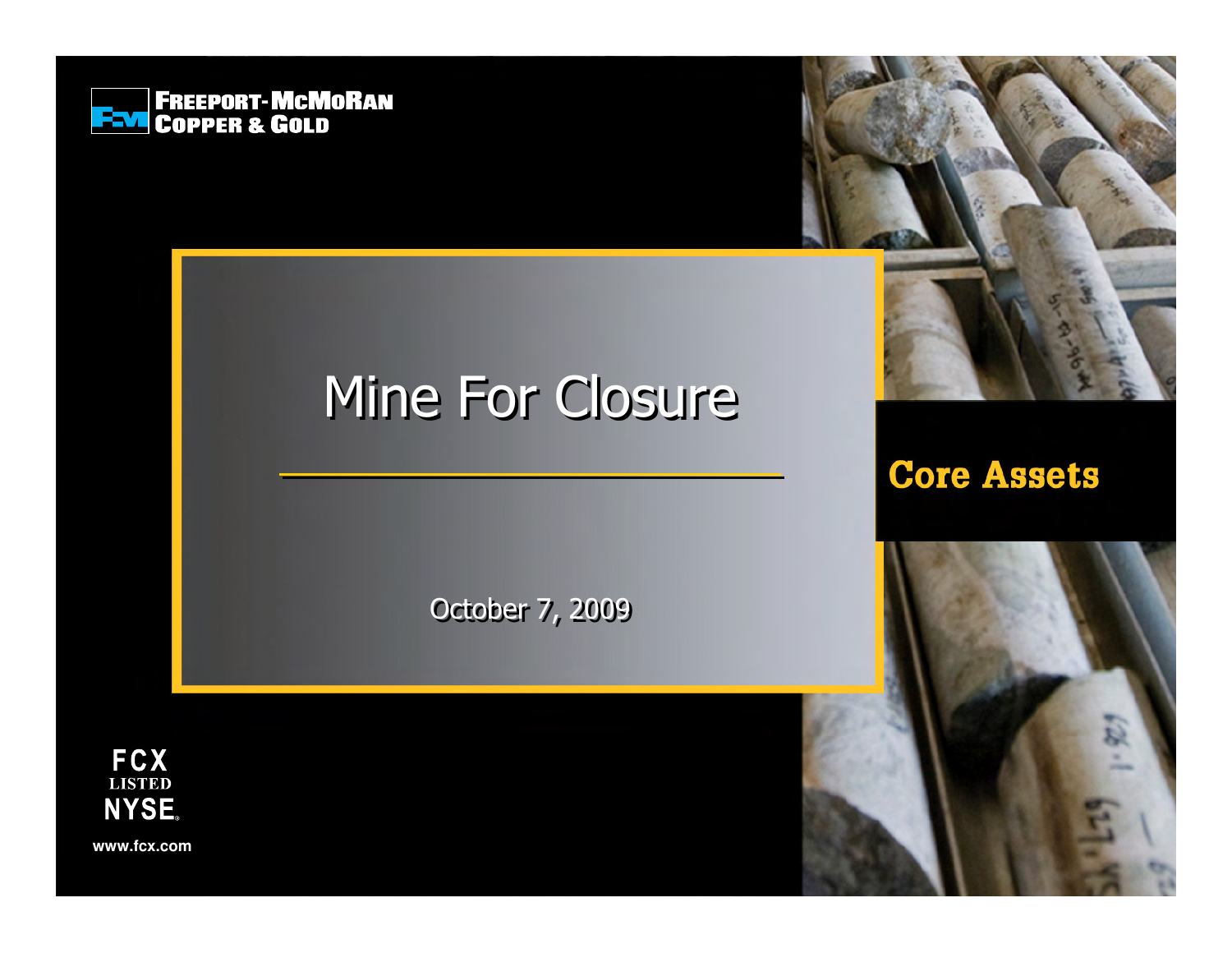# **ENGINEER SCHOOL**<br>FING COPPER & GOLD A Hypothetical Mine Site



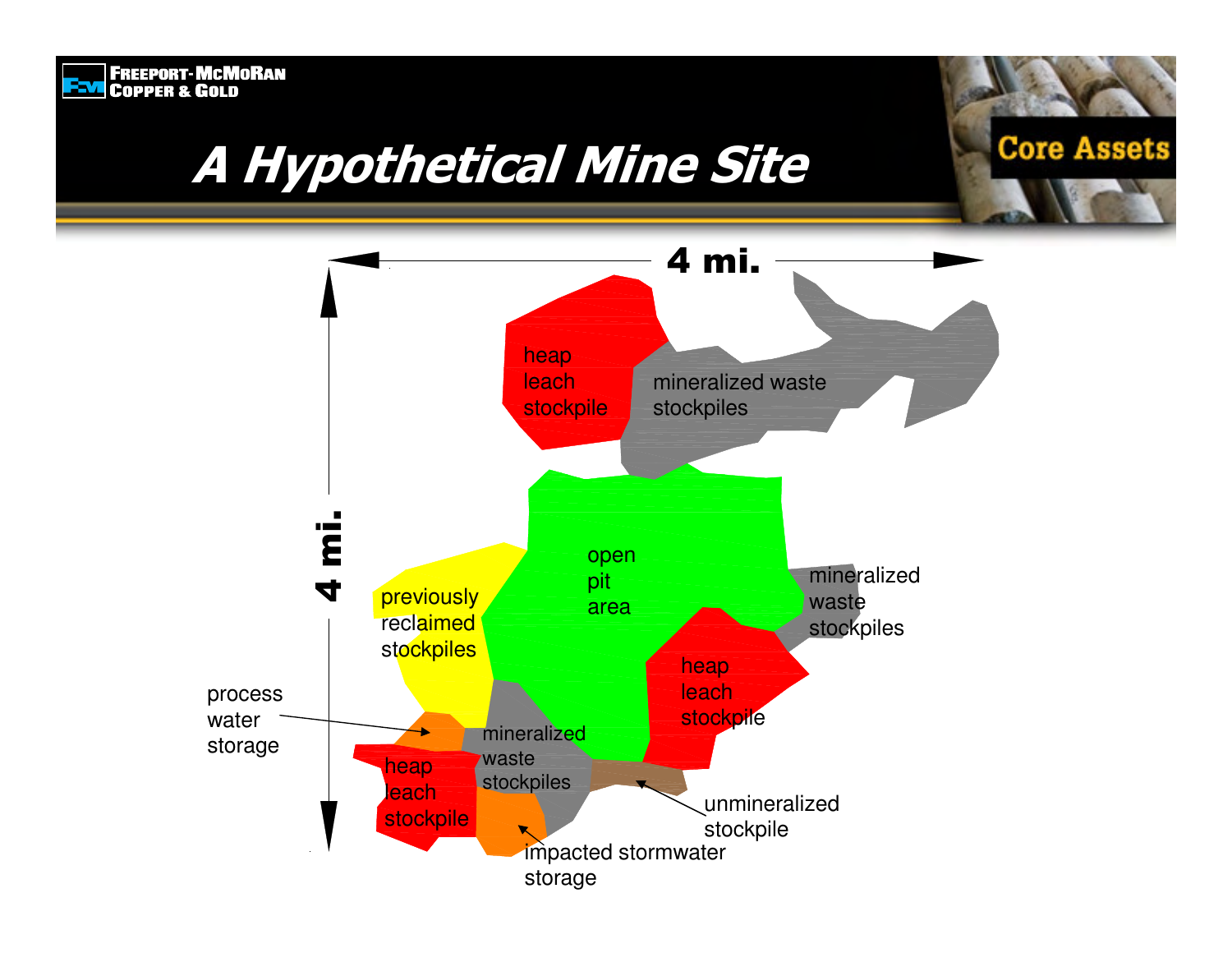#### **FREEPORT-MCMORAN FEVE COPPER & GOLD**

### **A Common Situation**

- **Assumed Conditions** 
	- 100+ years of mining and processing
	- Has been in "care and maintenance" mode
	- 5 year mine life remaining
	- Stockpile construction
		- End dumped at slope angles between 1.4:1 to 2:1
		- All stockpiles are constructed over native ground
		- Multiple stockpiles constructed at or very near property boundaries
	- Existing "conceptual" Closure Plan
		- On-site containment of residual process and impacted waters
		- Reclamation scope tied to legal requirements; parts of site grand-fathered out of regulatory requirements

**Core Assets** 

### • Mine for Closure Evaluation Approach

- Identify operation/reclamation synergies and opportunities
	- Residual copper assets?
	- Concurrent mining/reclamation opportunities remaining stripping contains capping resource (previously unrealized value)
	- Improve impacted water management
	- Improve aesthetics
	- Post mine land use options/value creation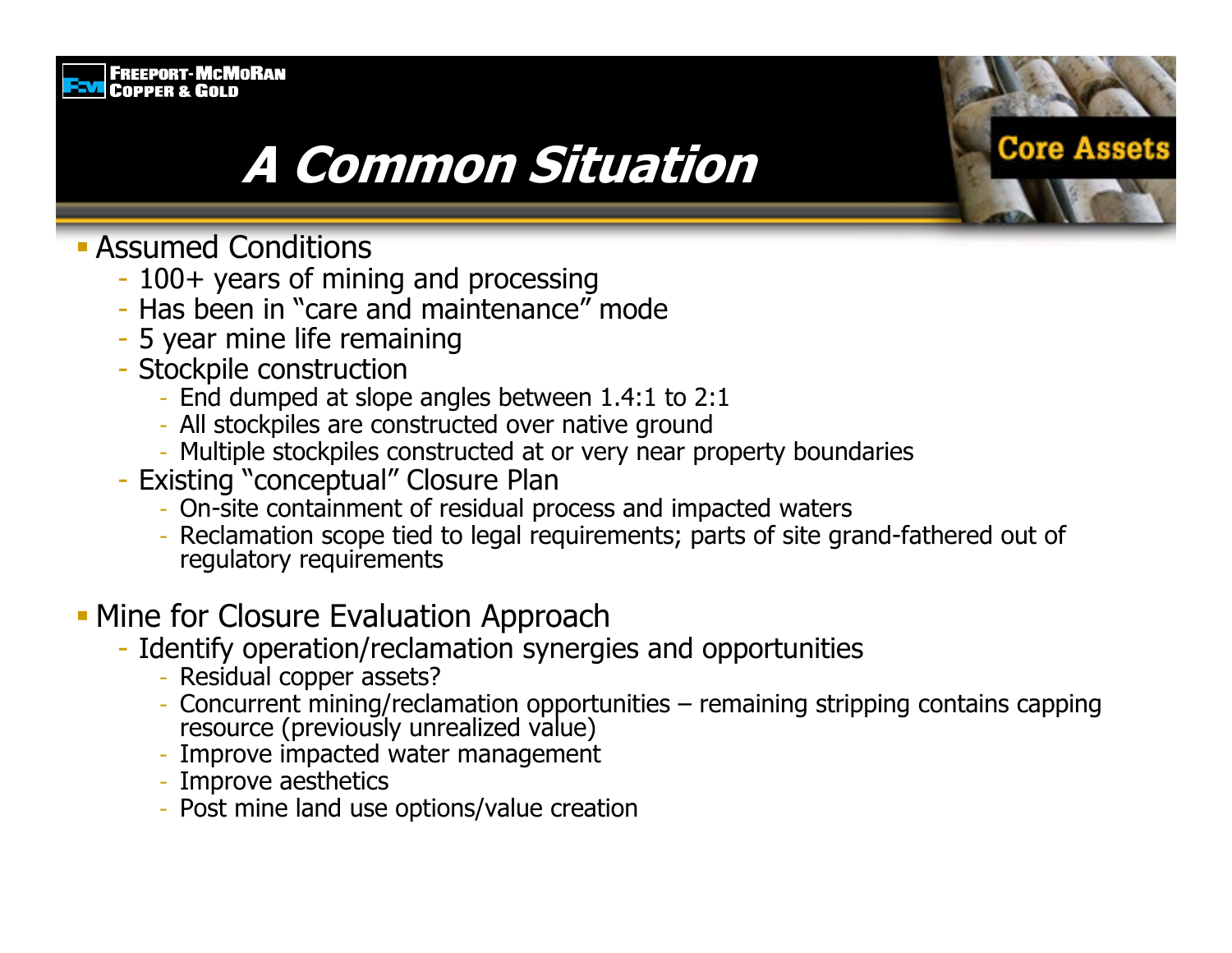### Separate "Elephant" into Bite-Sized Pieces

**ENGINEER ENGINEER**<br>ENGINEER & GOLD



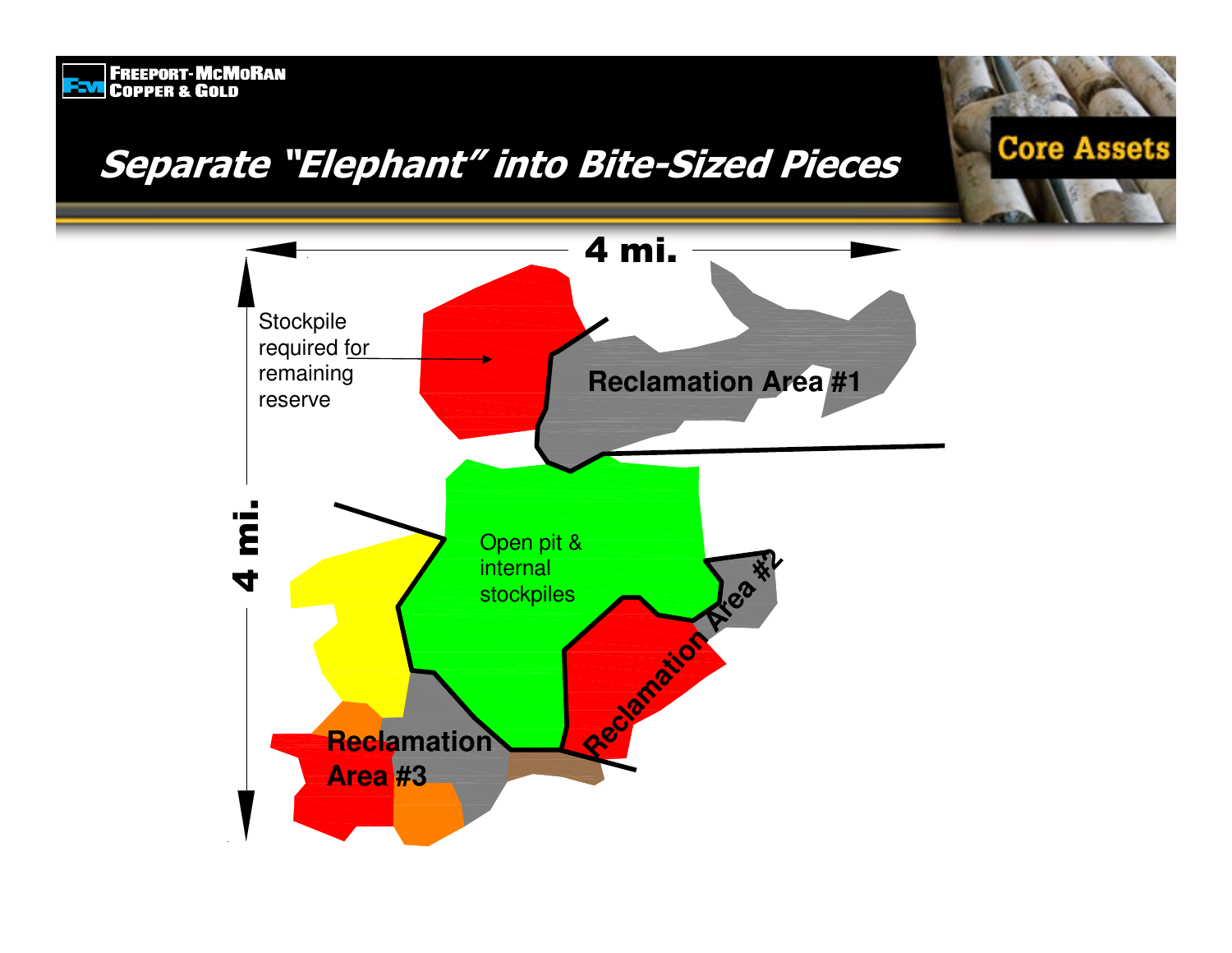

### **Mine for Closure Scope**

- Integrate Site Specific Best Management Practices (BMPs)
	- Some actions may exceed legal closure requirements
- Site Specific BMPs May Include:  $\mathcal{L}_{\mathcal{A}}$ 
	- Regrade stockpile slopes to site specific 3:1 configuration
	- Cap and revegetate stockpiles
	- Provide surface water source and migration control measures

Core Assets

- Route unimpacted water off site
- Reclaim considering post-mine land use value(s)
	- Industrial property
	- **Commercial property**
	- Natural habitat
	- **Residential property**
	- Other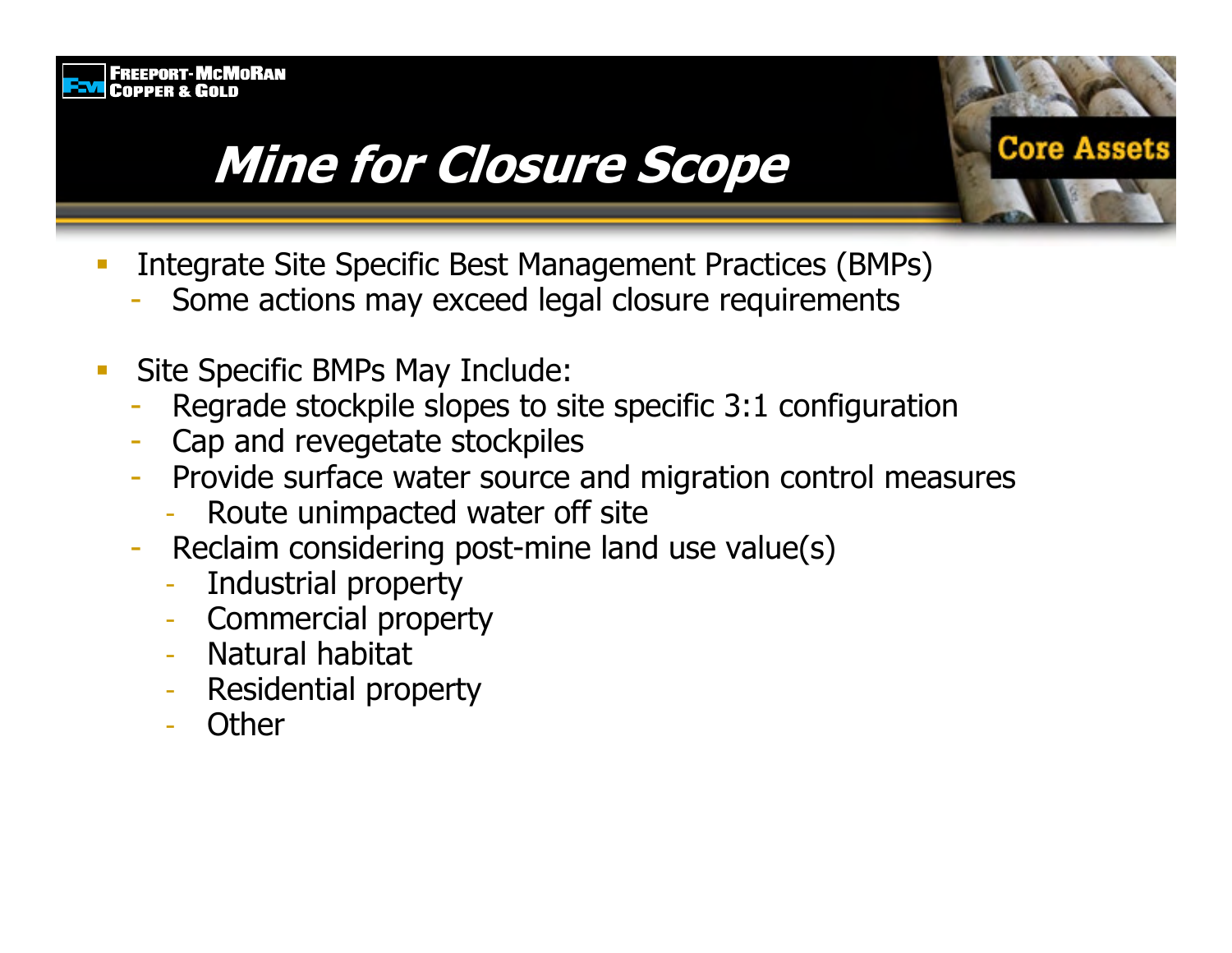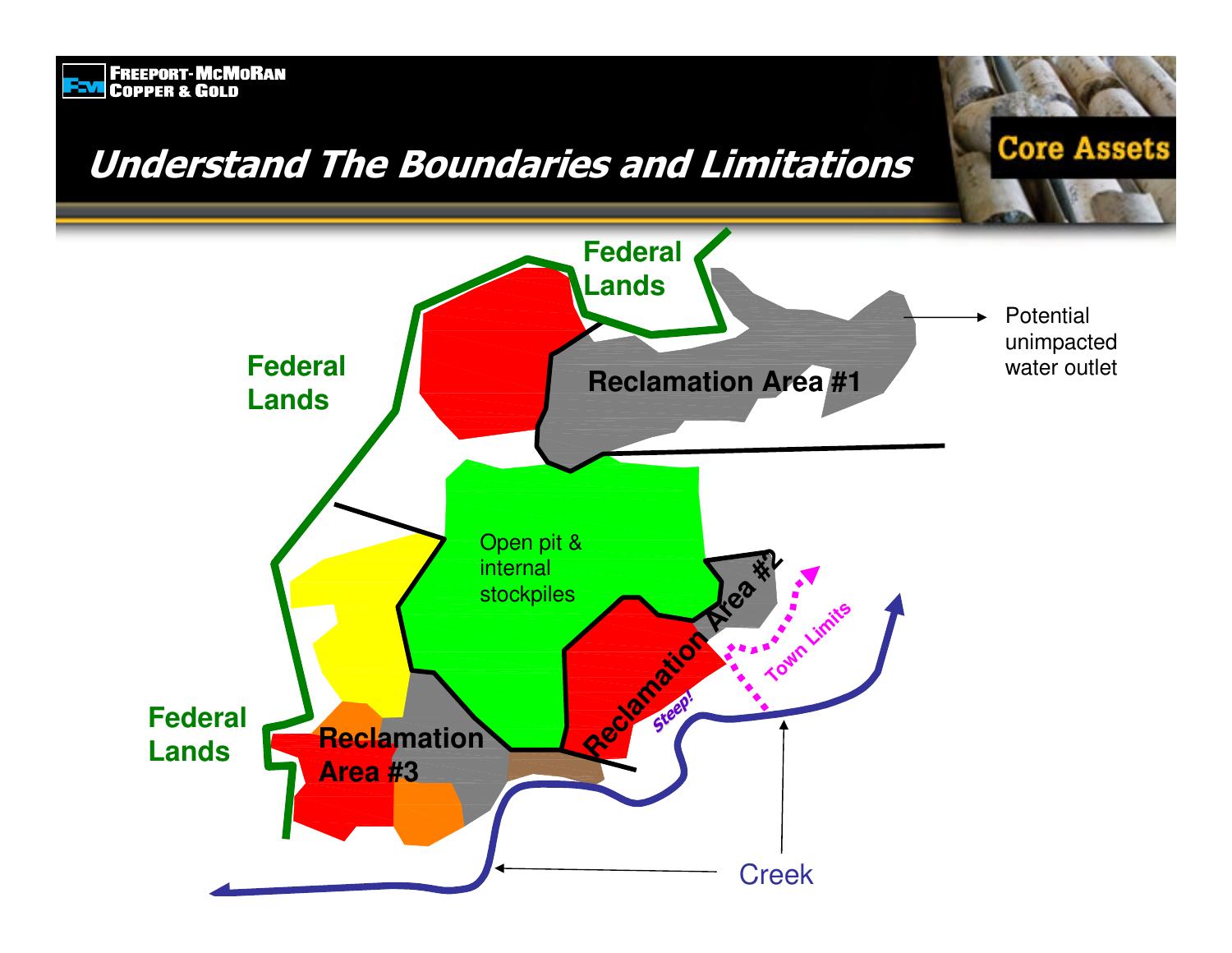### **Effect of Boundaries & Limitations on** Scope



- Slopes that cannot be pushed down to reclamation configuration will have to be mined back
	- Leach material to heap leach areas only
		- Residual copper value?
		- Adequate capacity for slope mine back and remaining reserve?
		- Construction of remaining heap stockpile at current or reclamation configuration?

**Core Assets** 

- Mineralized waste material will have to be capped
	- Use as sub-grade on other proximal projects?
	- Other alternatives?
- Non-mineralized waste material
	- Capping source for other proximal reclamation projects?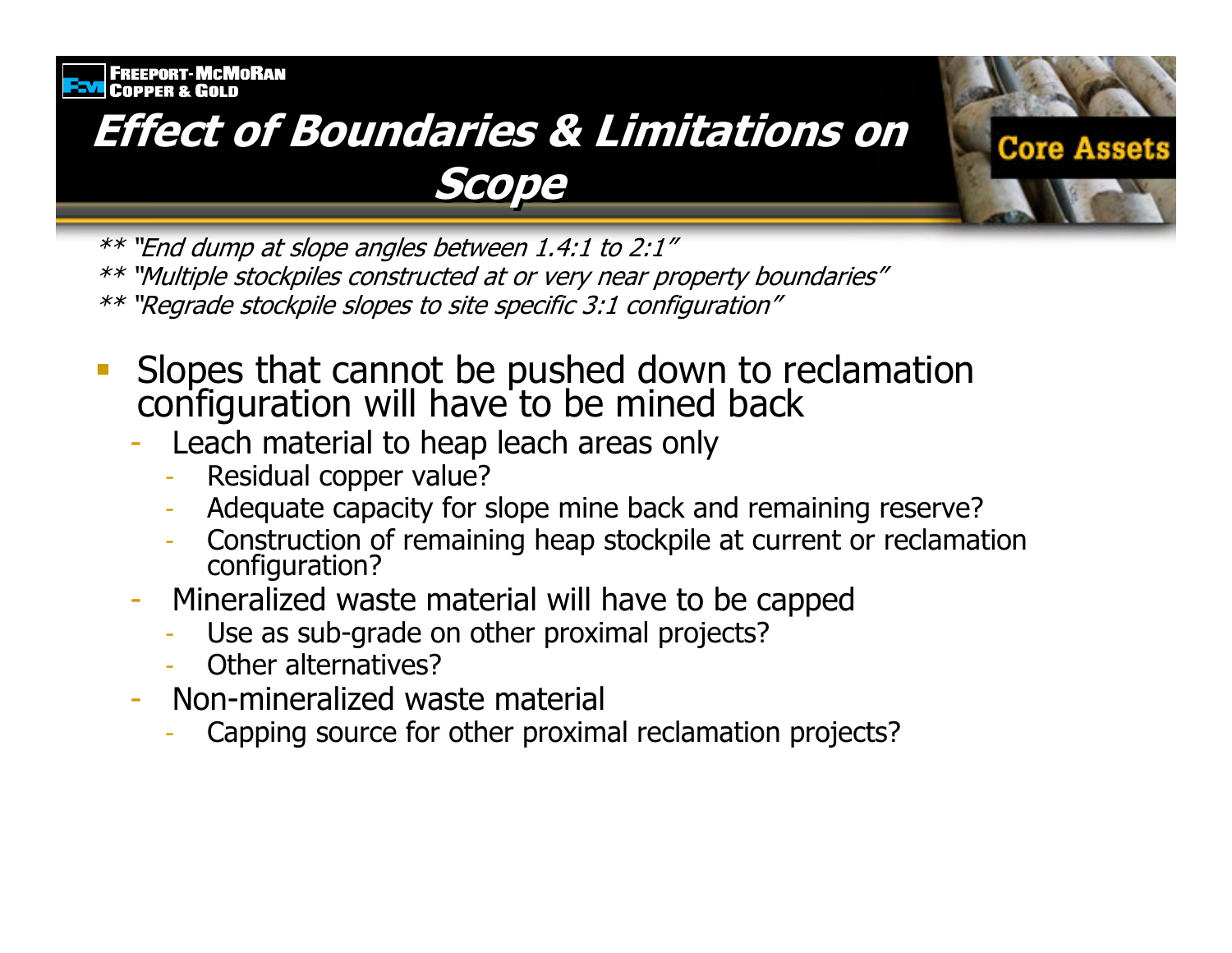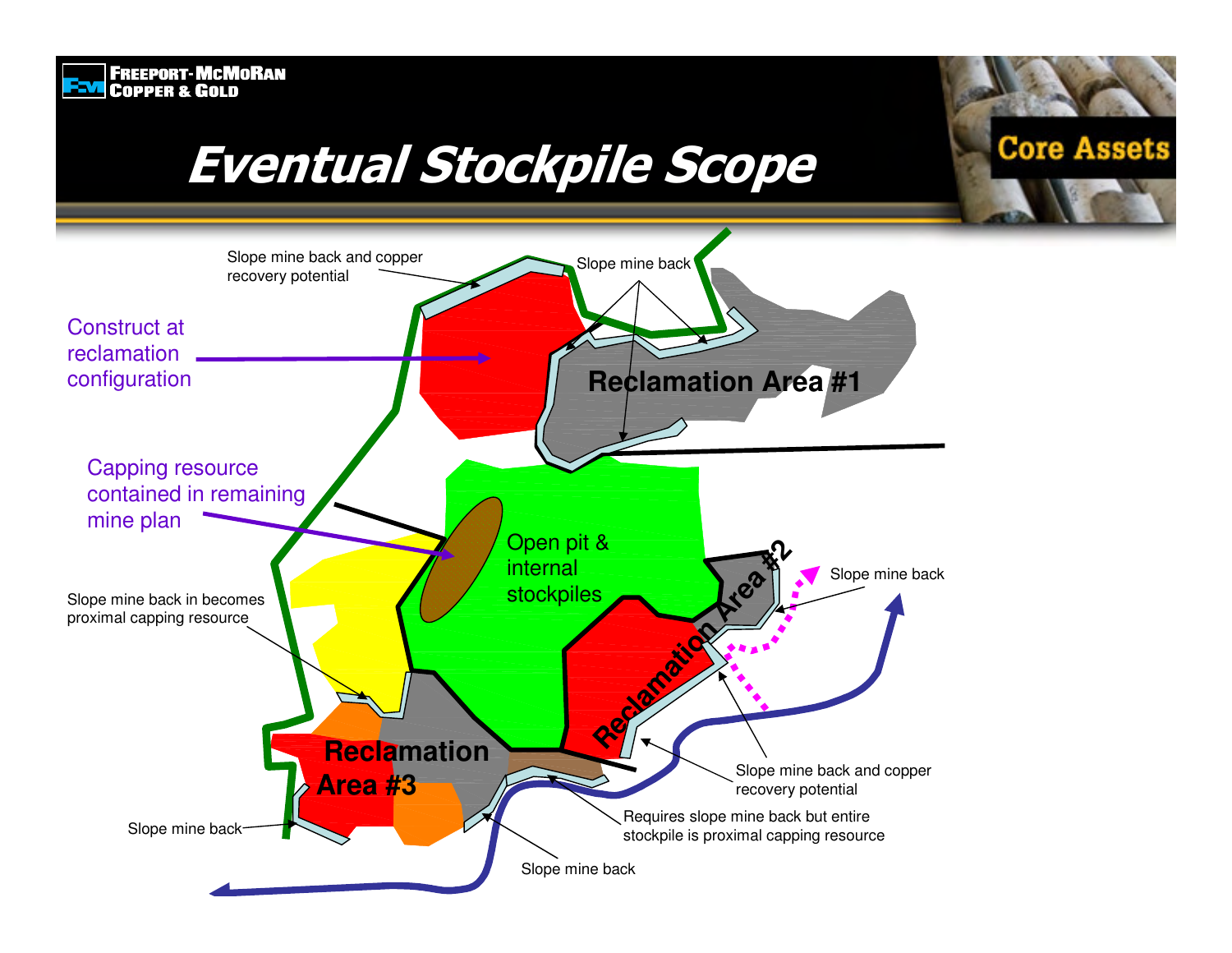